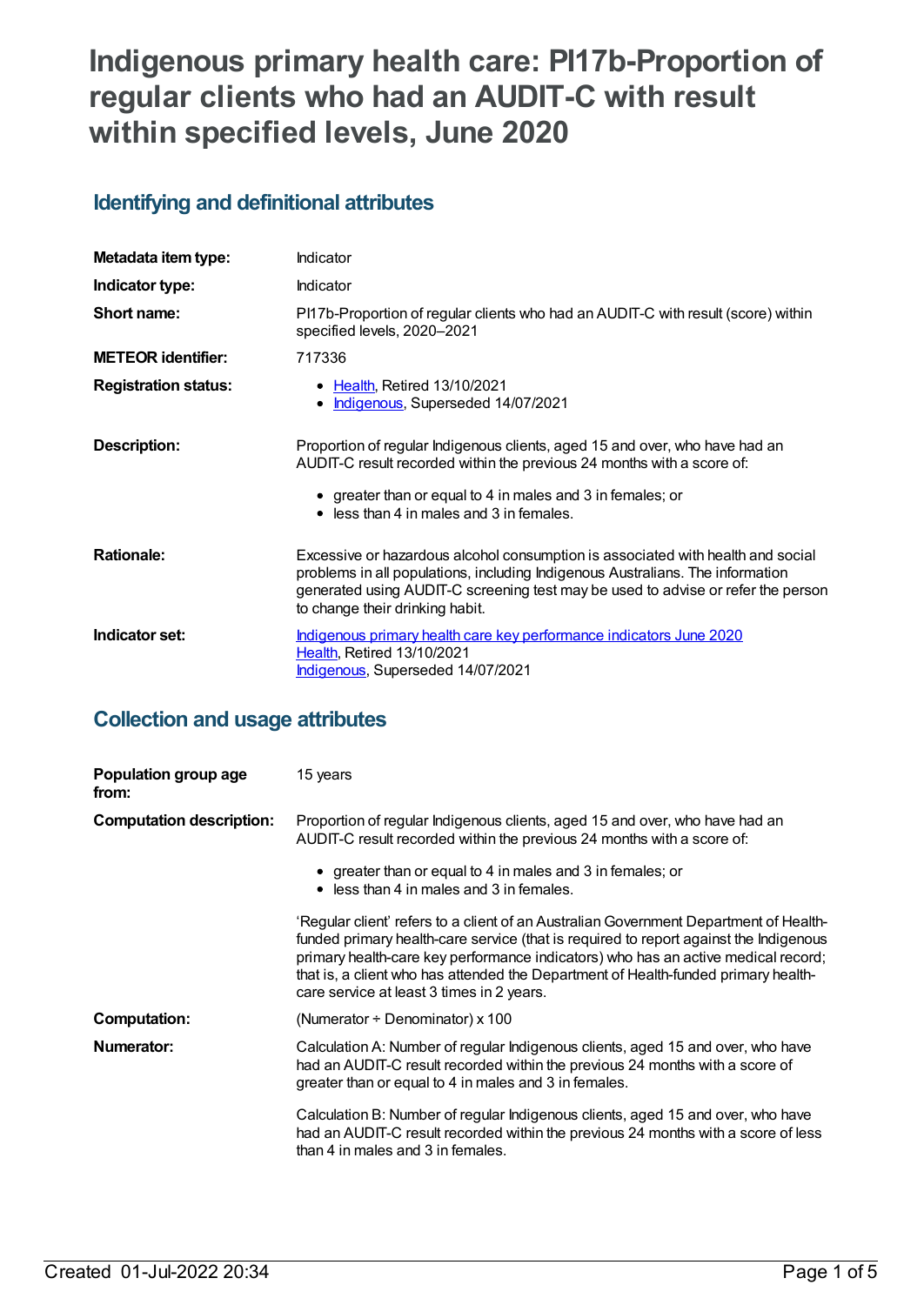[Person—age,](https://meteor.aihw.gov.au/content/303794) total years N[NN]

**Data Source**

[Indigenous](https://meteor.aihw.gov.au/content/430643) primary health care data collection

**NMDS / DSS**

[Indigenous](https://meteor.aihw.gov.au/content/715320) primary health care NBEDS 2020–21

**Data Element / Data Set**

[Person—AUDIT-C](https://meteor.aihw.gov.au/content/585194) result, code N

**Data Source**

[Indigenous](https://meteor.aihw.gov.au/content/430643) primary health care data collection

**NMDS / DSS**

[Indigenous](https://meteor.aihw.gov.au/content/715320) primary health care NBEDS 2020–21

**Data Element / Data Set**

[Person—Indigenous](https://meteor.aihw.gov.au/content/602543) status, code N

**Data Source**

[Indigenous](https://meteor.aihw.gov.au/content/430643) primary health care data collection

**NMDS / DSS**

[Indigenous](https://meteor.aihw.gov.au/content/715320) primary health care NBEDS 2020–21

**Data Element / Data Set**

Person-regular client indicator, yes/no code N

**Data Source**

[Indigenous](https://meteor.aihw.gov.au/content/430643) primary health care data collection

**NMDS / DSS**

[Indigenous](https://meteor.aihw.gov.au/content/715320) primary health care NBEDS 2020–21

**Denominator:** Calculations A and B: Number of regular Indigenous clients, aged 15 and over, who have had an AUDIT-C result recorded within the previous 24 months.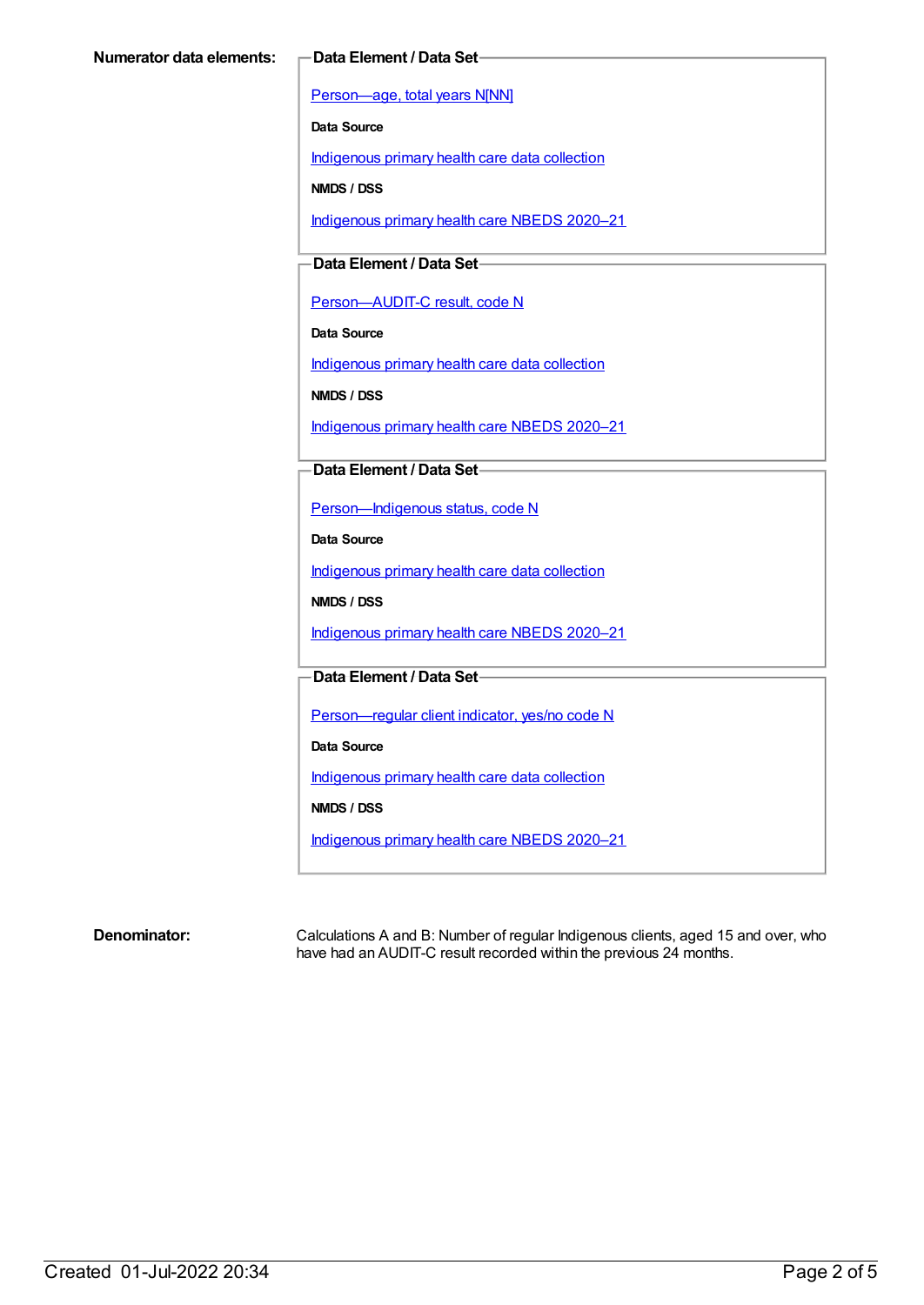#### **Denominator data elements:**

#### **Data Element / Data Set**

[Person—age,](https://meteor.aihw.gov.au/content/303794) total years N[NN]

**Data Source**

[Indigenous](https://meteor.aihw.gov.au/content/430643) primary health care data collection

**NMDS / DSS**

[Indigenous](https://meteor.aihw.gov.au/content/715320) primary health care NBEDS 2020–21

**Data Element / Data Set**

[Person—AUDIT-C](https://meteor.aihw.gov.au/content/585171) result recorded indicator, yes/no code N

**Data Source**

[Indigenous](https://meteor.aihw.gov.au/content/430643) primary health care data collection

**NMDS / DSS**

[Indigenous](https://meteor.aihw.gov.au/content/715320) primary health care NBEDS 2020–21

### **Data Element / Data Set**

[Person—Indigenous](https://meteor.aihw.gov.au/content/602543) status, code N

**Data Source**

[Indigenous](https://meteor.aihw.gov.au/content/430643) primary health care data collection

**NMDS / DSS**

[Indigenous](https://meteor.aihw.gov.au/content/715320) primary health care NBEDS 2020–21

**Data Element / Data Set**

Person-regular client indicator, yes/no code N

**Data Source**

[Indigenous](https://meteor.aihw.gov.au/content/430643) primary health care data collection

**NMDS / DSS**

[Indigenous](https://meteor.aihw.gov.au/content/715320) primary health care NBEDS 2020–21

### **Disaggregation:** 1. Sex:

- a) Male
- b) Female

2. Age group: a) 15–24 years b) 25–34 years c) 35–44 years d) 45–54 years e) 55–64 years f) 65 years and over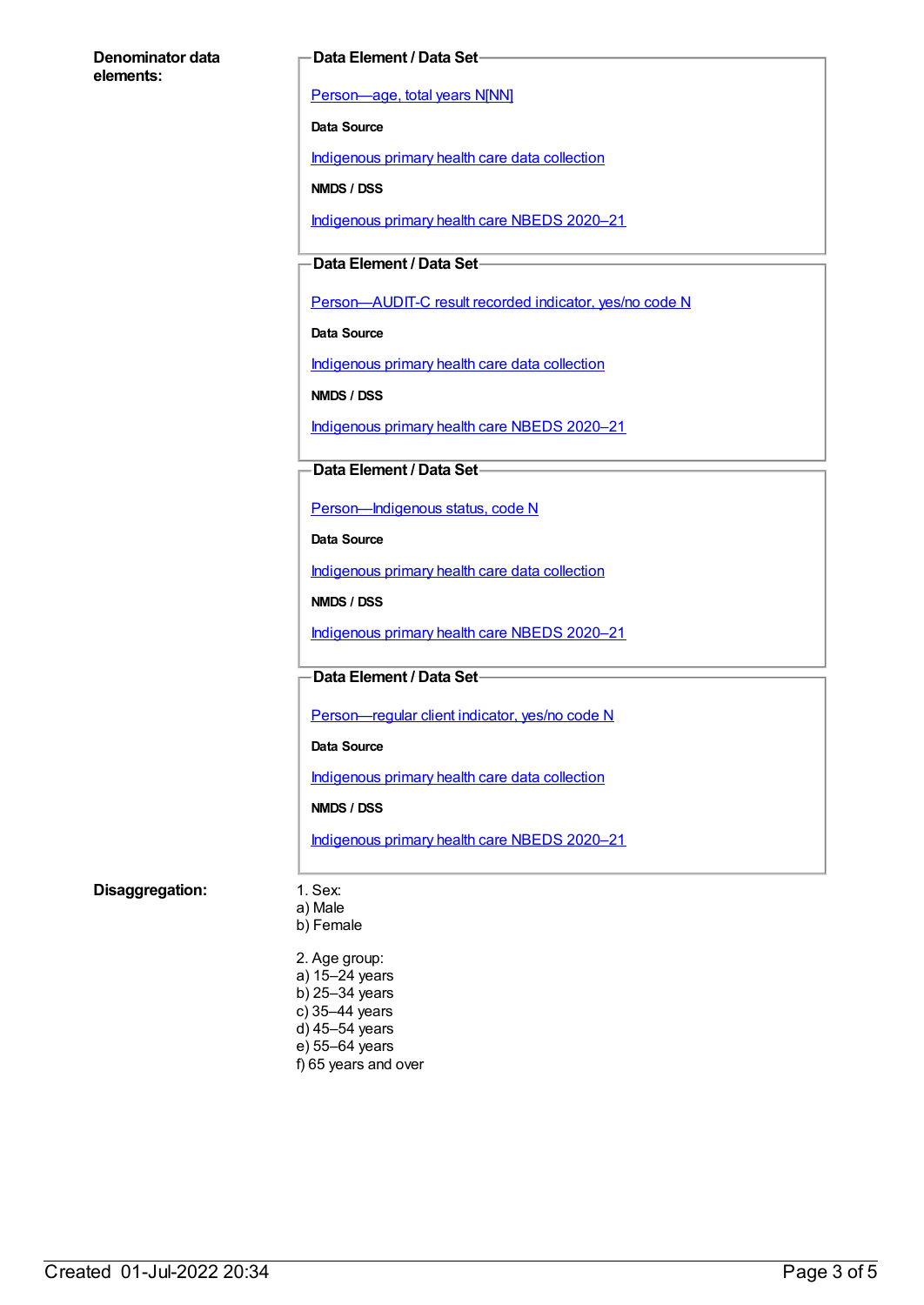| <b>Disaggregation data</b><br>elements: | Data Element / Data Set-                                                                                                                                                                                                                                                                                         |
|-----------------------------------------|------------------------------------------------------------------------------------------------------------------------------------------------------------------------------------------------------------------------------------------------------------------------------------------------------------------|
|                                         | Person-age, total years N[NN]                                                                                                                                                                                                                                                                                    |
|                                         | Data Source                                                                                                                                                                                                                                                                                                      |
|                                         | Indigenous primary health care data collection                                                                                                                                                                                                                                                                   |
|                                         | NMDS / DSS                                                                                                                                                                                                                                                                                                       |
|                                         | Indigenous primary health care NBEDS 2020-21                                                                                                                                                                                                                                                                     |
|                                         | Data Element / Data Set-                                                                                                                                                                                                                                                                                         |
|                                         | Person-sex, code X                                                                                                                                                                                                                                                                                               |
|                                         | Data Source                                                                                                                                                                                                                                                                                                      |
|                                         | Indigenous primary health care data collection                                                                                                                                                                                                                                                                   |
|                                         | NMDS / DSS                                                                                                                                                                                                                                                                                                       |
|                                         | Indigenous primary health care NBEDS 2020-21                                                                                                                                                                                                                                                                     |
| <b>Comments:</b>                        | This indicator covers a 24 month reporting period from 1 January 2020 to 31<br>December 2021:                                                                                                                                                                                                                    |
|                                         | • Indigenous primary health care NBEDS 2019-20 covers the period<br>01/01/2020 to 30/06/2020<br>• Indigenous primary health care NBEDS 2020-21 covers the period<br>01/07/2020 to 30/06/2021<br>Indigenous primary health care NBEDS 2021-22 (to be released) will cover<br>the period 01/07/2021 to 31/12/2021. |

## **Representational attributes**

| <b>Representation class:</b> | Percentage |
|------------------------------|------------|
| Data type:                   | Real       |
| Unit of measure:             | Person     |
| Format:                      | N[N].N     |
|                              |            |

## **Indicator conceptual framework**

| <b>Framework and</b> | <b>Health Behaviours</b> |
|----------------------|--------------------------|
| dimensions:          |                          |

## **Data source attributes**

| Data sources: | Data Source                                    |
|---------------|------------------------------------------------|
|               | Indigenous primary health care data collection |
|               | <b>Frequency</b>                               |
|               | 6 monthly                                      |
|               | Data custodian                                 |
|               | Australian Institute of Health and Welfare.    |
| . .<br>-      |                                                |

## **Source and reference attributes**